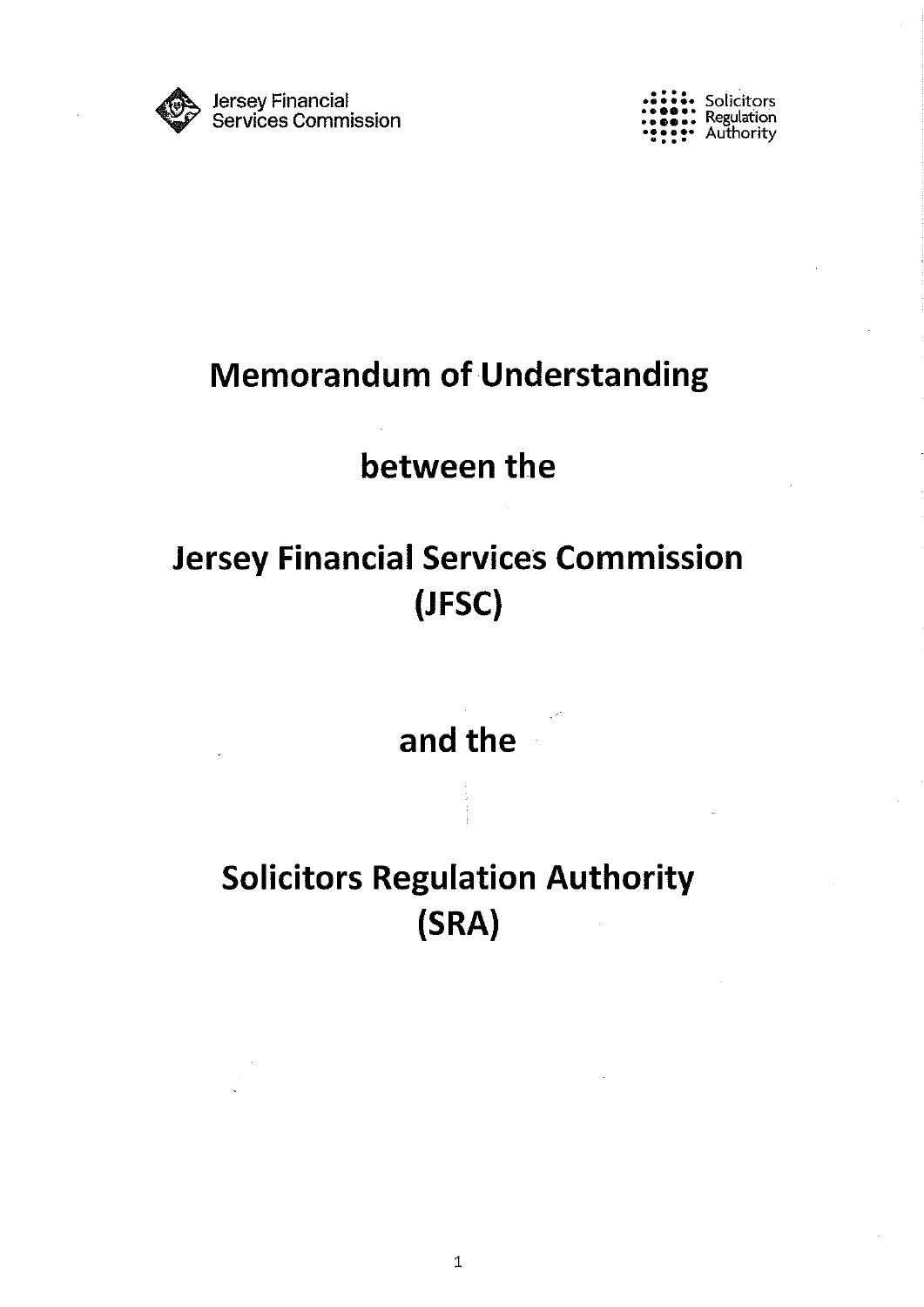

•~ • • •• Solicitors • .se.• Regulation •• : •• Authority

#### Introduction

- 1. The Jersey Financial Services Commission (JFSC) and the Solicitors Regulation Authority (SRA) ("the parties") are committed to working together to achieve the appropriate public interest outcomes in the supervision of the businesses and individuals within the regulatory scopes of the SRA and the JFSC. In support of that aim, this memorandum of understanding ("Memorandum") sets out the framework for effective liaison and communications between the JFSC and the SRA.
- 2. The aims of this Memorandum include:
	- a. to assist both parties in their authorisation, supervision and regulation work in the public interest so far as such assistance is lawful;
	- b. to provide a framework for the lawful flow of information between the SRA and the JFSC.
- 3. The JFSC and the SRA recognise and respect their differing duties, operational priorities and constraints, and confidentiality requirements. However, in the public interest they commit themselves to professional co-operation in preventing or taking action in relation to dishonest or serious misconduct involving law firms regulated by the SRA or the financial services industry in Jersey, including individuals regulated by either party.

#### Legal status and effect

- 4. Nothing in this Memorandum shall, or is intended to:
	- a. create any legal or procedural right or obligation which is enforceable by either of the parties against the other; or
	- b. create any legal or procedural right or obligation which is enforceable by any third party against either of the parties, or against any other third party; or
	- c. prevent either of the parties from complying with any law which applies to them; or
	- d. fetter or restrict in any way whatsoever the exercise of any discretion which the law requires or allows the parties to exercise; or
	- e. create any legitimate expectation on the part of any person that either of the parties to this Memorandum will do any act (either at all, or in any particular way, or at any particular time), or will refrain from doing any act.

Nevertheless, the parties are genuinely committed to pursuing the aims and purposes of this Memorandum in good faith, and intend to act in accordance with its terms on a voluntary basis.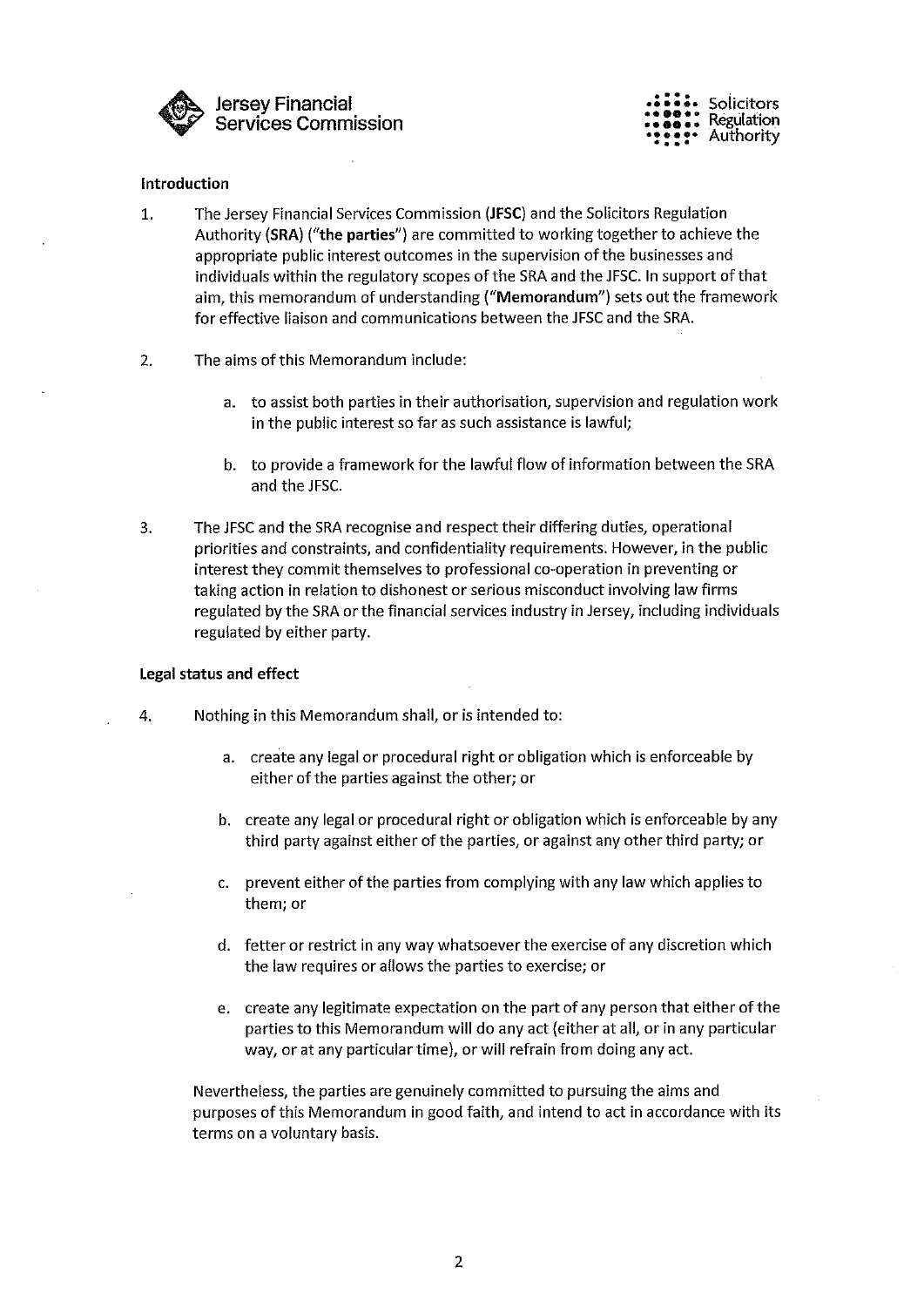

solicitors **Regulation** Authority

#### Roles and responsibilities

- 5. The SRA is the independent regulatory body established by the Law Society for the regulation of legal services by law firms and solicitors in England & Wales. The SRA's powers arise from various statutes and regulations including the Solicitors Act 1974, the Administration of Justice Act 1985, the Courts and Legal Services Act 1990, the Legal Services Act 2007 and the SRA's Handbook: http://www.sra.org.uk/solicitors/handbook/welcome.page
- 6. The SRA has statutory and rule-based powers to require the production of documents or information, such as section 44B of the Solicitors Act 1974 and section 93 of the Legal Services Act 2007.
- 7. The SRA may inspect material that is subject to a law firm's client's legal professional privilege (LPP) or confidentiality but may only use such material for its regulatory purposes. The SRA also protects the LPP and confidentiality of clients. LPP material will not be disclosed by the SRA to any other person other than where necessary for its regulatory purposes. Material that is not subject to LPP may be disclosable in the public interest, in the absolute discretion of the SRA, including material comprising communications in furtherance of crime or fraud.
- 8. The JFSC is a statutory body established under the Financial Services Commission (Jersey) Law 1998. The JFSC's main function is the supervision of financial services providers. This includes the supervision of banks, insurance companies, investment businesses, trust company businesses, general insurance mediation businesses, money service businesses and fund services businesses. The JFSC also operates Jersey's Registry of Companies, Limited Partnerships, Limited Liability Partnerships, Incorporated Limited Partnerships and Separate Limited Partnerships.
- 9. The JFSC is also responsible for supervising the compliance of financial service providers, estate agents, accountants and lawyers with their obligations under antimoney laundering and countering the financing of terrorism legislation.

#### Information sharing

- 10. Where it is lawful and in the public interest to do so, the parties agree to assist and disclose information to the other:
	- a. to enable the assessment of risk to the public such as to:
		- i. minimise the risk of financial default;
		- ii. minimise the risk of fraud or other criminality including money laundering and the financing of terrorism; and
		- iii. identify the risk of financial failure; and
		- iv. minimise the risk to clients.

3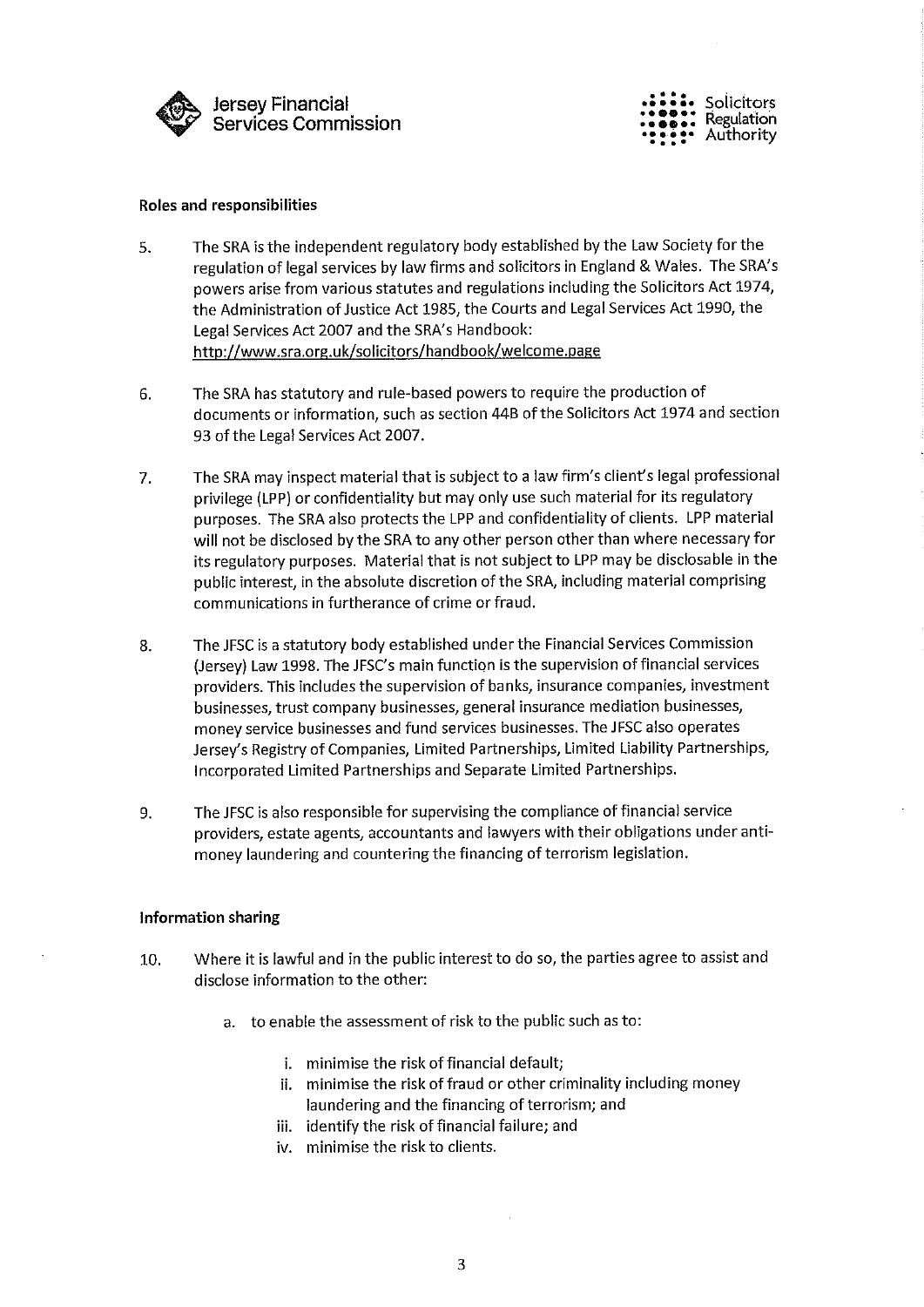



- b. so that alleged criminality, misconduct, financial unsoundness, or other failures are properly investigated and decided upon;
- c. to enable the proper processing of applications for authorisation or licence of a law firm or financial services providers or the admission or approval of an individual;
- d. to enable the proper processing of claims or applications for redress or compensation of any description; and
- e. for the purposes of enforcement, disciplinary or other legal proceedings, whether in public or not,

provided that the other party or recipient is reasonably considered able to take regulatory or other proper action upon the information and that the JFSC and the SRA will use the information solely in the exercise of their respective functions.

- 11. The recipient of information received from the other party ("the receiving party") will:
	- a. comply with the confidentiality provisions of paragraphs 23 to 25;
	- b. use the information only for proper purposes, such as regulatory, disciplinary or other legal investigations or proceedings; and
	- c. liaise or co-operate where appropriate to avoid action that prejudices or may prejudice an investigation by another party or person.
- 12. The parties agree to ensure that disclosures to the other party are lawful.
- 13. The SRA may seek information from the JFSC pursuant to section 4466 of the Solicitors Act 1974 or any analogous or replacement power.
- 14. The disclosing party also agrees to notify the receiving party of any conditions attached to the disclosure and, in the absence of such notification, the receiving party may assume that there are no such conditions (save those that apply as a matter of law and the conditions in paragraphs 23 and 24 as regards onward disclosure).

## Procedure for requests

15. Requests for the provision of information or other assistance will be made in writing or— in urgent cases— made orally and confirmed in writing within 10 business days (or such other period as is agreed). To facilitate assistance, the party making the request ("the requesting party") should include in any written request: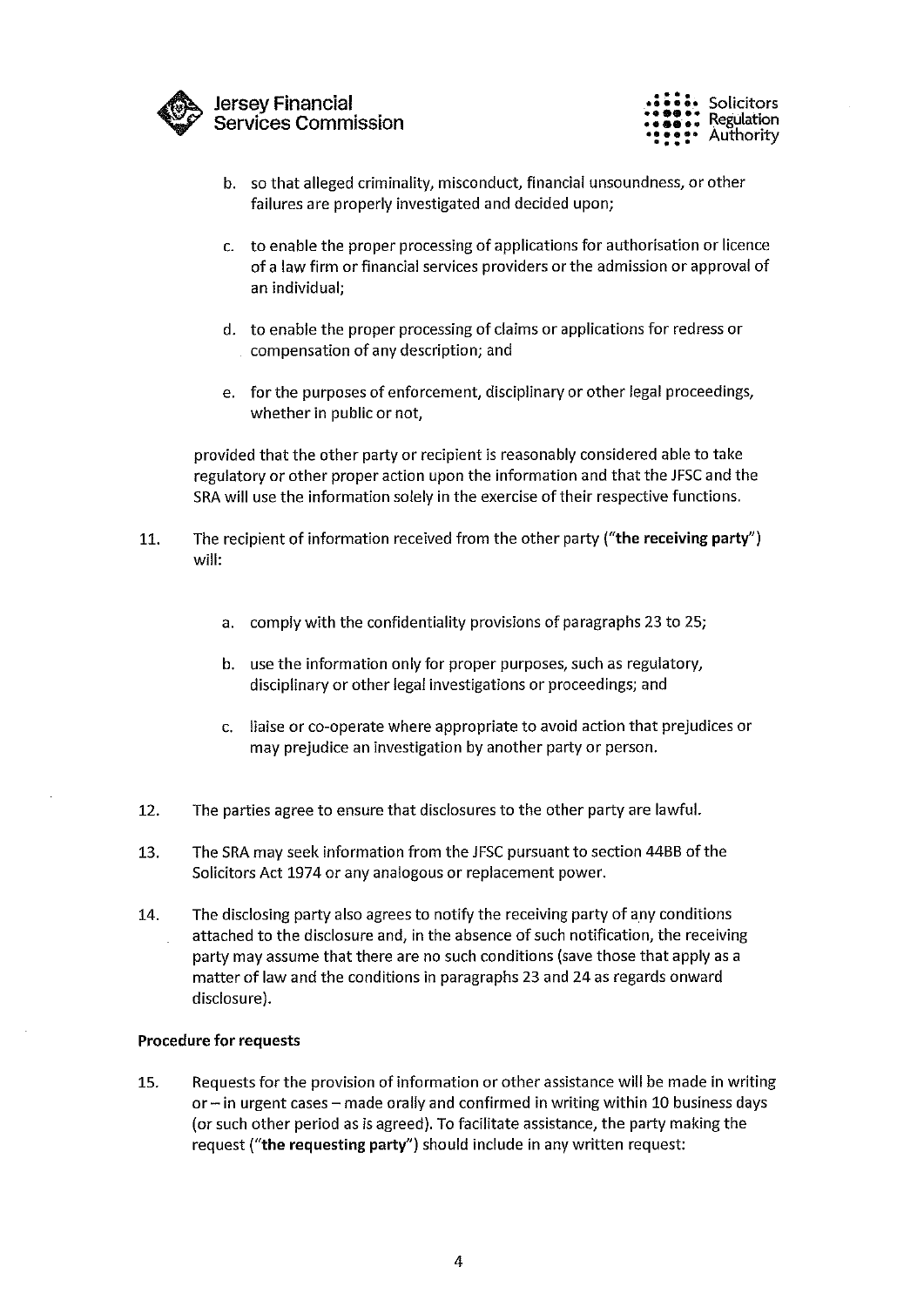

Jersey Financial Services Commission



- a. a description of the information requested (identity of persons, nature of the information sought, etc.);
- b. If information is provided by the requesting party for confirmation or verification, the kind of confirmation or verification sought from the other party ("the requested party");
- c. the purpose for which the information is sought.
- 16. In deciding whether, and to what extent, to fulfil a request under this Memorandum, the requested party may take into account:
	- a. whether the request is lawful and conforms with this Memorandum;
	- b. whether the provision of assistance would be so burdensome as to disrupt the proper performance of the requested party's functions or otherwise prejudice the performance by the requested party of its functions;
	- c. whether it would be contrary to the public or national interest to assist.
- 17. Where a request for assistance is denied, the requested party shall provide reasons for not granting the assistance and consider whether there may be other assistance which could be given by itself or any other authority in its jurisdiction.

#### Practical exchange of information

- 18. All information exchanged between the parties should be passed via nominated Single Points of Contact (SPOC).
- 19. The nominated SPOC for the SRA is the Head of Fraud and Confidential Intelligence Bureau (FCIB) whose contact details are:

■ 0121 329 6298 ■ SRA, The Cube, 12th Floor, 199 Wharfside Street, Birmingham B1 1RN.

20. The SPOC for the 1FSC is the Director of Enforcement, whose contact details are:

**雷 01534 822000** I JFSC, PO Box 267, 14-18 Castle Street, St. Helier, Jersey JE4 8TP.

#### Additional assistance

- 21. Either of the parties may request additional co-operation in the following areas, and such requests shall be given due consideration:
	- a. sharing subject-matter expertise;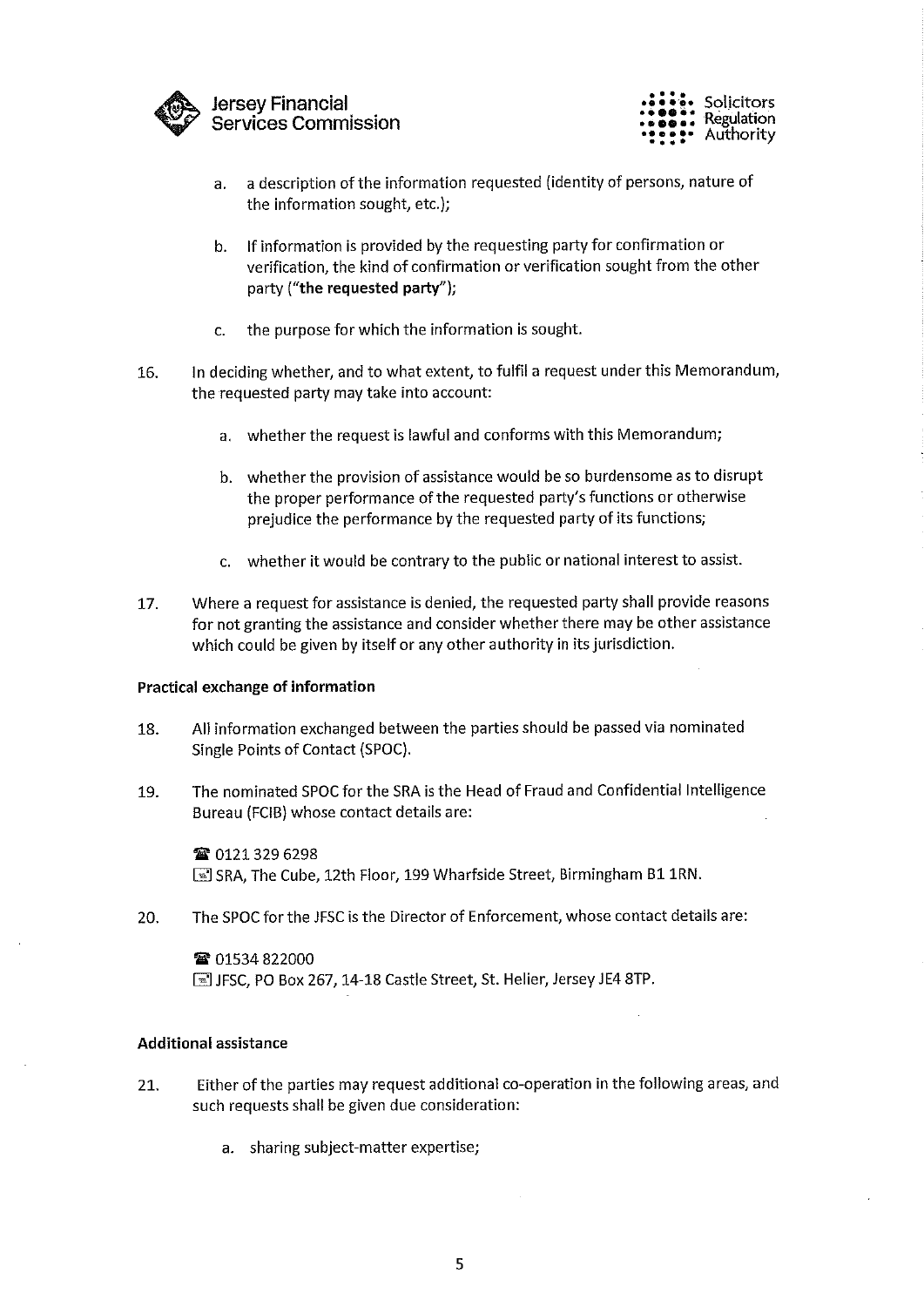



- b. supplying witness statements, expert advice or oral evidence for use or potential use in court or tribunal proceedings;
- c. assistance by way of onsite examinations.

#### Security and assurance

- 22. In respect of information (data) exchanged under this Memorandum, the parties agree to:
	- a. only use data for the purposes for which they have received it;
	- b. store data securely;
	- c. ensure that only people who have a genuine business need to see data will have access to it;
	- d, report data losses or wrongful disclosure to the SPOCs;
	- e. only hold data while there is a business need to keep it;
	- f. destroy data in line with applicable guidelines and the parties own retention and disposal policies;
	- g. provide assurance that they have complied with these principles, upon request.

#### Confidentiality

- 23. Each party will keep confidential requests made under this Memorandum, the contents of such requests, any matters arising under this Memorandum, including consultations, and unsolicited assistance. After consultation with the requesting party, the requested party may disclose the fact that the requesting party has made the request if such disclosure is required to carry out the request.
- 24. A party that receives non-public information under this Memorandum will only disclose that information in accordance with disclosure permitted under the laws to which the party is subject. The requested party's consent will be sought in good time before any voluntary disclosure by the requesting party to another person of information supplied under this Memorandum. The requesting party will comply with any restrictions set by the requested party on the use of information that are agreed when the information is provided.
- 25. In the event that a legally enforceable demand for disclosure of information supplied under this Memorandum is anticipated, the requesting party will notify the requested party of the possibility of disclosure. If there is a legally enforceable demand for information supplied under this Memorandum, the party receiving the demand will notify the party that supplied the information of the demand, unless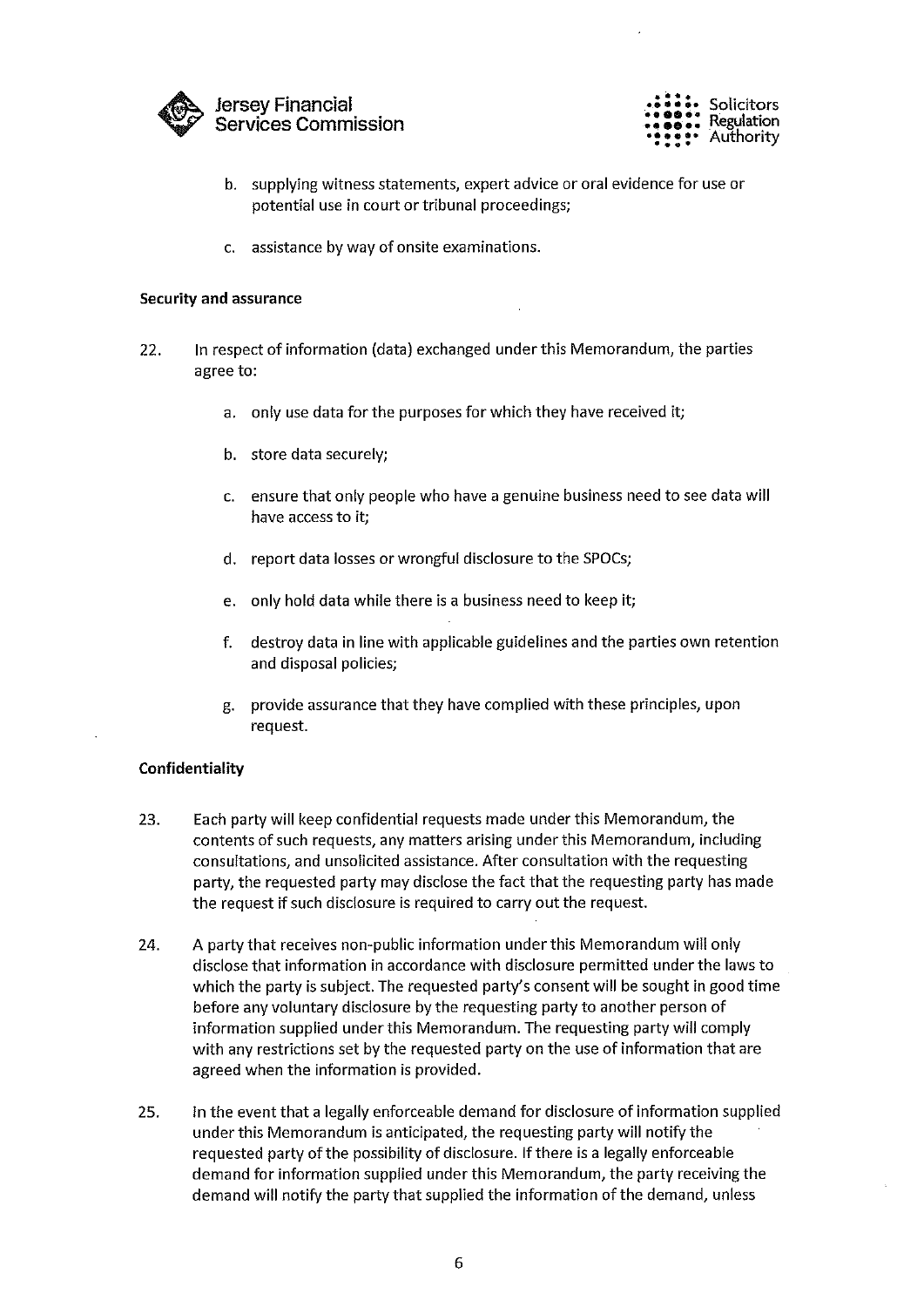



this is not practicable for reasons of urgency. The party receiving the demand will use all reasonable legal means to resist such a demand, including asserting such appropriate legal exemptions or privileges with respect to that information as may be available.

## Data Protection Act 2018 (DPA), Data Protection (Jersey) Law 2018 (DPL) and, Human Rights Act 1998 and Human Rights (Jersey) Law 2000 (HRA)

26. Both parties undertake to comply with the requirements of relevant data protection laws and human rights protections in the operation of this Memorandum.

## Freedom of Information Act 2000 (Fol) and relevant regulations

27. If a Fol request is received in relation to information supplied by the JFSC to the SRA then the SRA will inform the JFSC, and discuss what exemptions from disclosure might be available and invite representations on the potential impact of disclosure.

#### **Costs**

28. If the cost of fulfilling a request is likely to be substantial, the requested party may, as a condition of agreeing to give assistance under this memorandum, require the requesting party to make a contribution to the cost, although the parties will work to ensure information is disclosed to the other in the public interest.

## Resolving issues

29. Issues and problems that arise between the parties will be resolved through discussion by the SPOCs, with escalation to more senior managers where necessary.

#### Reporting and review arrangements

- 30. The parties will keep the operation of this Memorandum under review and will consult when necessary with a view to improving its operation and resolving any matters.
- 31. Any changes to this Memorandum shall be agreed in writing.

#### Commencement and termination

32. This Memorandum will take effect when both parties have signed it and will continue to have effect until terminated by either party giving 30 days' written notice.